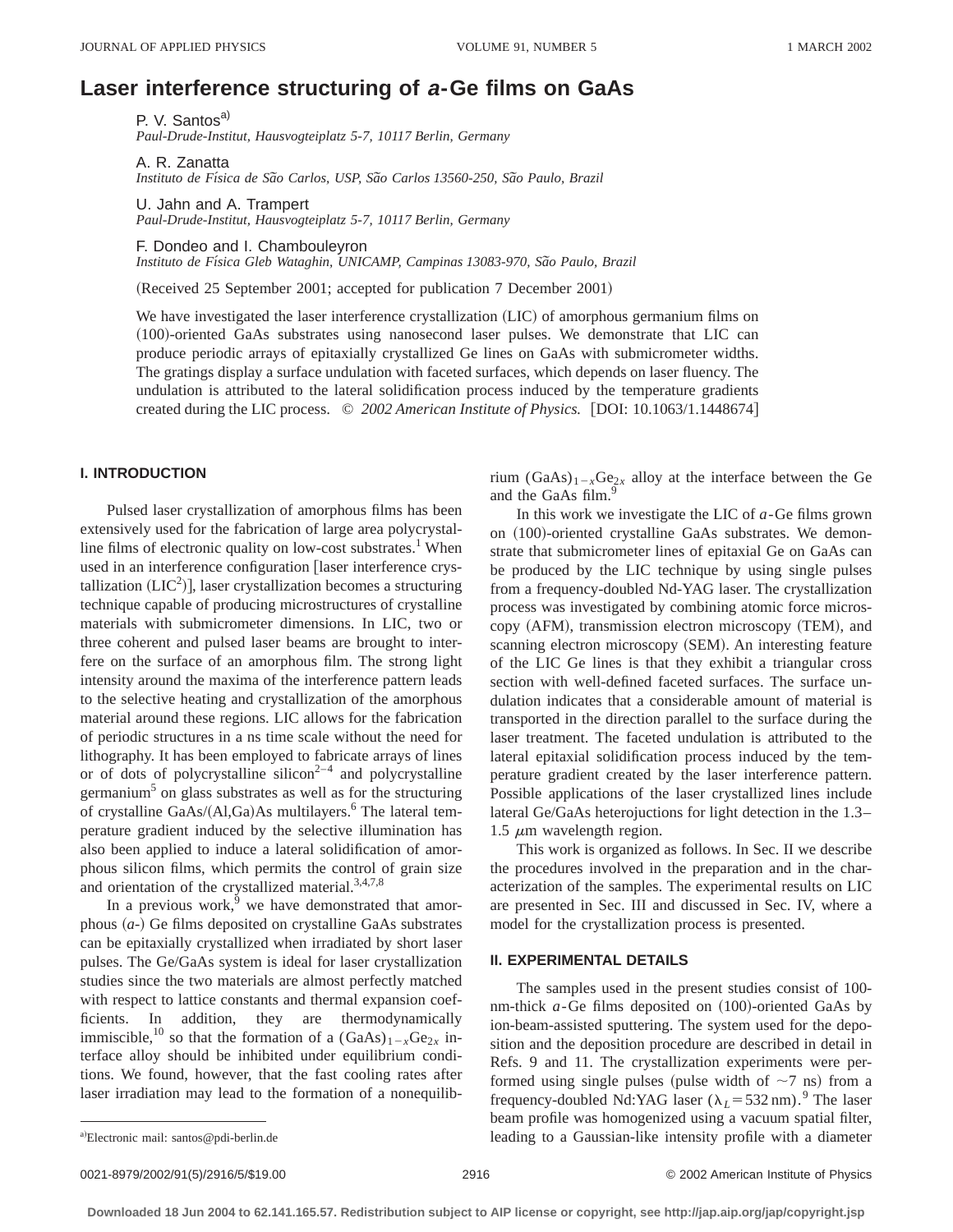

FIG. 1. Scanning electron micrographs of LIC Ge lines on GaAs produced using  $(a)$  low,  $(b)$  and  $(c)$  moderate, and  $(d)$  high laser fluencies. The micrographs were recorded at different positions on the spot with a diameter of  $\sim$ 4 mm created on the sample surface by LIC using an average laser fluency of  $70 \text{ mJ/cm}^2$ .

 $\phi_0$  ~ 4 mm on the sample surface. The integrated intensity of the laser pulses was adjusted using an attenuator consisting of a half wave plate and a polarizer and measured by deviating a portion of the laser beam to a detector. From the integrated intensity and from the diameter of the laser spot we determined the average fluency  $E_p$  over the sample surface. The laser exposures were carried out in air and at room temperature.

The LIC experiments were performed by splitting the spatially filtered laser beam into two beams of equal intensity, which impinged on the sample under an angle of incidence  $\theta$ <sup>2</sup>. The difference in optical path length of the two beams was kept below the coherence length of the laser of  $\sim$ 1 cm. The grating period *d* is related to the laser wavelength and to the angle  $\theta$  by  $d = \lambda_L / (2 \sin \theta)^2$ . Most of the experiments were performed with  $\theta=10^{\circ}$  so as to yield a lateral period  $d=1.5 \mu$ m. The structural properties of the crystallized samples were investigated using SEM, AFM, and cross-sectional TEM.

## **III. RESULTS**

Figure 1 displays SEM micrographs of gratings formed on *a*-Ge films on GaAs by the LIC process using an integrated laser fluency  $E_p = 70 \text{ mJ/cm}^2$ . This fluency is sufficiently high to completely melt and crystallize the *a*-Ge film at the center of the laser spot. The micrographs in Figs.  $1(a)$ –  $1(d)$  were recorded at different radial distances from the center of the laser spot, corresponding to regions of progressively larger local laser fluencies. The light interference pattern was oriented close to a  $\langle 011 \rangle$  surface direction. The micrographs were recorded after cleaving the samples to expose a  $\{011\}$  cleavage plane, in order to allow for the observation of the cross section of the crystallized lines.

For low laser fluencies [Fig. 1(a)], only a small region of the *a*-Ge around the maxima of the light interference fringes melts and subsequently crystallizes in the form of lines with a round cross section. The width of the crystallized lines increases with laser fluency. Simultaneously, their crosssections develop a triangular shape due to the formation of



FIG. 2. Atomic force micrographs (left panel) and surface profiles (right panel) of line gratings corresponding to the SEM micrographs in (a) Fig.  $1(c)$  and  $(b)$  Fig.  $1(d)$ , respectively.

faceted surfaces [Figs. 1(b) and 1(c)]. As the fluency is further increased, the cross section changes from triangular to trapezoidal-like  $[Fig. 1(d)].$ 

Details of the surface morphology of gratings crystallized using moderate [corresponding to Fig.  $1(c)$ ] and high laser fluencies  $[Fig. 1(d)]$  are illustrated in the AFM micrographs in the left panels of Figs.  $2(a)$  and  $2(b)$ , respectively. The corresponding profiles of the surface relief measured along a direction perpendicular to the lines are displayed in right panels. The surface profiles in Fig.  $2(a)$  are almost perfectly triangular. If we neglect the small misalignment of the lines with respect to the  $\langle 011 \rangle$  direction, the faceted sides of the lines correspond approximately to a  $[n11]$  surface with  $n=3$ . The height of  $\sim$ 70 nm of the triangular lines in Fig.  $2(a)$  is almost as large as the original thickness of the  $a$ -Ge film of 100 nm. For higher fluencies, the amplitude of the surface undulation reduces considerably. The cross section of the lines becomes trapezoidal-like. The oblique sides of the trapezoids may also be faceted: those in Fig.  $2(b)$  (right panel) correspond to a faceted surface with  $n$  in the range from 3 to 6. In addition, the central region of the lines are depressed with respect to the surroundings.

A cross-sectional SEM micrograph of the LIC gratings produced using a moderate fluency is illustrated in Fig. 3. The fluency in this case was high enough to melt the Ge film over the whole surface area, and also the GaAs substrate, at the positions close to the interference maxima (the melting temperature of GaAs, of 1513 K, is 300 K higher than that of crystalline Ge;<sup>12</sup> the crystallization temperature of  $a$ -Ge films depends on the deposition conditions and normally lies between 783 and 863 K).<sup>13,14</sup> The interdiffusion of film and substrate materials leads to the formation of a nonequilibrium (GaAs)<sub>1-*x*Ge<sub>2*x*</sub> alloy at the film–substrate interface af-</sub> ter solidification.<sup>9</sup> As a result, the interface becomes less well-defined close the positions of the interference maxima (indicated by the arrow  $d_1$ ). The micrograph was recorded using an in-lens detector in order to enhance the compositional contrast between the Ge overlayer and the substrate. The SEM contrast seems to be associated not only with the normal difference in contrast between Ge and GaAs, but also with modification of the GaAs work function by Ge interdiffusion and doping.<sup>15</sup> The thickness of the surface film in Fig.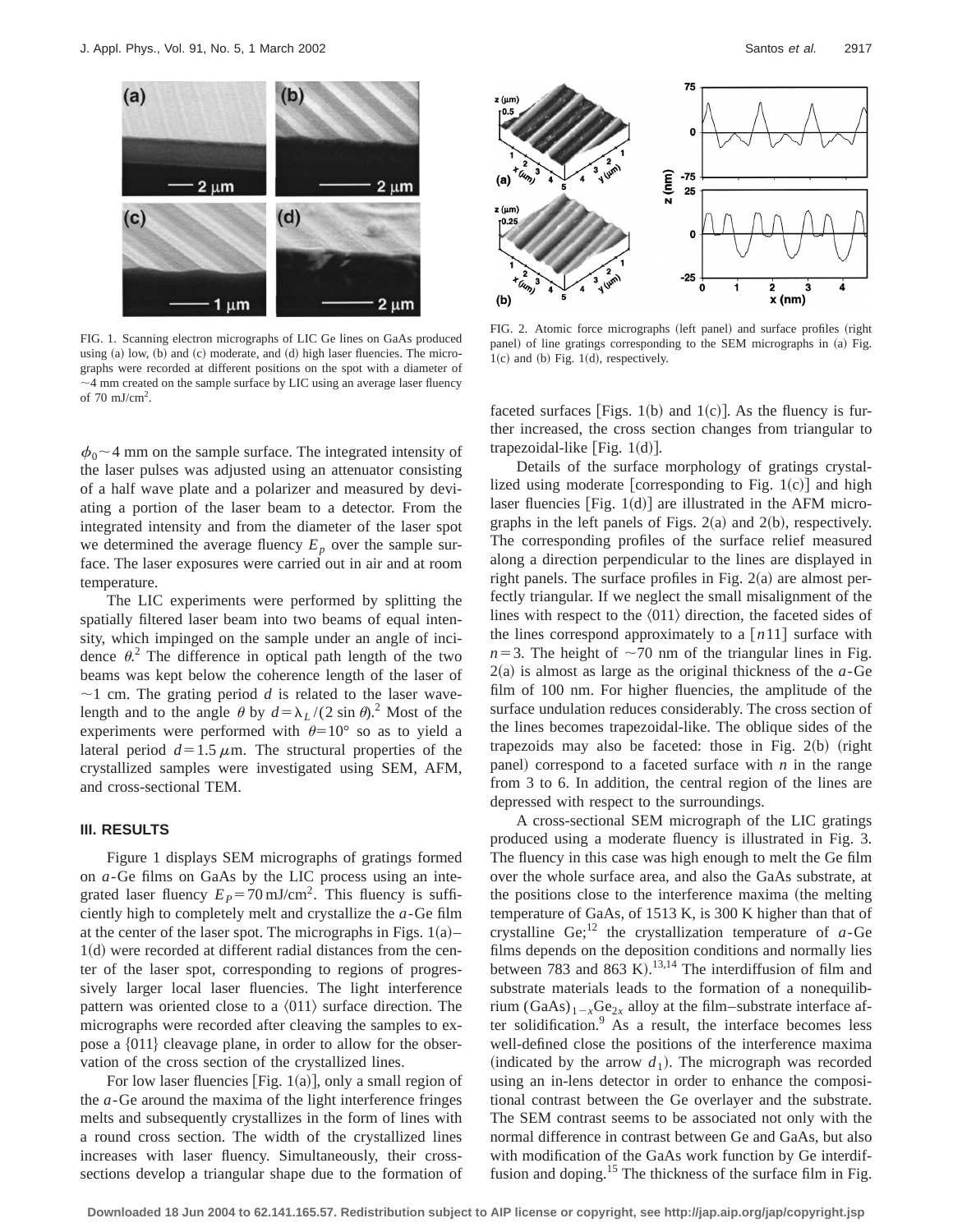

FIG. 3. Cross-sectional SEM micrograph of a grating formed using a moderate laser fluency [corresponding to Fig. 1(b)]. The micrograph was recorded under an observation angle of 30° with respect to the normal to the cleaved edge.

3 becomes modulated with the periodicity of the light interference pattern. The values  $d_1 = 224$  nm and  $d_2 = 64$  nm for the film thickness at the maxima and minima of the light interference pattern are substantially larger and smaller, respectively, than the original thickness of the *a*-Ge film of 100 nm. The reduction in film thickness at the interference minima indicates that the crystallization is accompanied by a considerable amount of material transport along the surface.

The microscopic structure of the LIC gratings was further investigated using TEM. Figures  $4(a)$  and  $4(b)$  compare cross-sectional TEM micrographs of gratings produced using low and moderate laser fluencies, respectively. For the TEM analysis, the two gratings were glued to each other using an epoxy (white region). In both figures the Ge film melted completely only around the interference maxima (region I), where it subsequently crystallized as a single crystal epitaxial layer. The width of the epitaxial lines increases with laser fluency. Note that only the grating in Fig.  $4(b)$  displays a faceted surface with triangular morphology, thus indicating that faceting requires a laser fluency higher than that necessary for epitaxial crystallization.

Around the interference minima (region II in Fig. 4), the Ge layer either remains amorphous or crystallizes with a high density of planar defects. Structural details of the transition region between the epitaxial (region I) and the defectrich Ge areas (region II) are illustrated in Fig.  $5$ . The dark line along the Ge/GaAs interface is attributed to the presence of residual impurities (in the submonolayer range) on the



FIG. 4. TEM micrograph of LIC Ge/GaAs gratings produced using (a) low and (b) moderate laser fluencies. For the TEM measurements, the Ge/GaAs structures were glued against each other using an epoxy (white area).



FIG. 5. Details of the lateral interface between the epitaxial (region I) and polycrystalline areas (region II) of LIC Ge/GaAs gratings. The defects in region II consist of twins and stacking faults oriented along  ${111}$  planes.

surface of the GaAs wafers prior to the Ge deposition, which remain trapped at the interface after the crystallization process. The low impurity concentration does not disturb the perfect atomic alignment across the interface after laser crystallization.<sup>9,16</sup> In fact, no structural defects like dislocations or stacking faults were detected in region I, as expected for perfect epitaxial growth on a lattice matched substrate. The transition between regions I and II is characterized by extended defects consisting mainly of twins and stacking faults oriented along the  $\langle 111 \rangle$  direction. It is interesting to note that the strain contrast associated with these structural defects is confined to region II and does not extend to region I or to the substrate.

Faceted surfaces were not observed on regions of the GaAs substrates not covered by the *a*-Ge film, when they are irradiated with the same laser interference pattern. This result indicates that faceting requires the presence of the *a*-Ge film. In order to investigate the influence of the period of the light interference pattern on the morphology of the LIC lines, gratings were also prepared using a smaller period *d*  $=0.5 \mu$ m. The surface of the short period gratings are only weakly undulated with an undulation amplitude  $(\sim 15 \text{ nm})$ much smaller than the thickness of the original *a*-Ge film. No well-defined faceting was observed in this case.

## **IV. DISCUSSION AND CONCLUSIONS**

The results of the previous section demonstrate that LIC can be applied for the fabrication of submicron lines of Ge on GaAs. The structure and morphology of the LIC lines depend strongly on laser fluency. For low fluencies, only the surface portion of the *a*-Ge material close to the interference maxima melts. The melt then crystallizes in the polycrystalline phase yielding a convex surface profile  $[cf. Fig. 1(a)].$ Fluencies high enough to melt the Ge film down to the interface with the substrate lead to single crystal lines with planar surfaces. The lines are separated from each other by stripes of amorphous or polycrystalline material, as indicated

**Downloaded 18 Jun 2004 to 62.141.165.57. Redistribution subject to AIP license or copyright, see http://jap.aip.org/jap/copyright.jsp**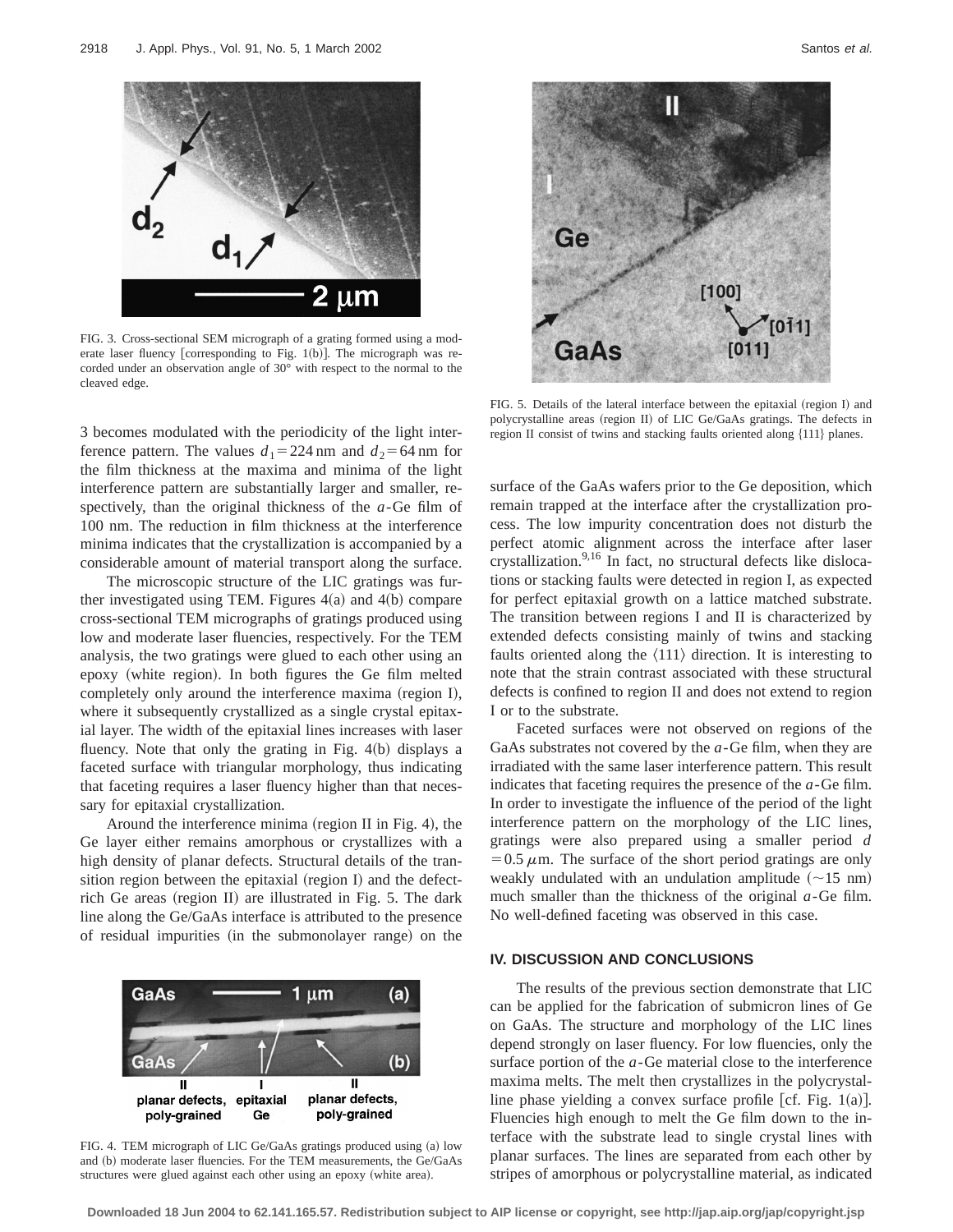in Fig.  $4(a)$ . When the fluency is further increased, lines fabricated using an interference period of 1.5  $\mu$ m develop a triangular cross section with faceted surfaces, as illustrated in Figs.  $2(a)$  and  $4(b)$ . Higher fluencies lead to a reduction in amplitude of the surface undulation [cf. Fig. 1 $(d)$ ]. We note that faceting has not been observed in *a*-Ge films crystallized with a single laser beam, $9$  thus indicating that the lateral temperature gradient produced by the interference pattern plays a fundamental role in the facet formation.

A further interesting feature of the LIC process is the considerable amount of mass transport along the surface, which must occur while the material is in the liquid phase. The mass transport takes place in the direction of the temperature gradient created by the laser interference pattern, i.e., from regions of low temperature to regions of high temperature.

In the laser crystallization process discussed here, the epitaxial film grows from the liquid phase created by laser absorption. The LIC process differs from the conventional liquid phase epitaxy (LPE) due to the selective melting of the amorphous film and to the short melting and cooling times, which favor nonequilibrium processes. In the conventional LPE of Ge,  $(111)$ -faceted regions tend to appear on films grown on  $(100)$  and on  $(110)$  surfaces, while growth on  $(111)$ surfaces leads to smooth surfaces.<sup>17</sup> The formation of  $(111)$ faceted Ge crystals in the former case has been attributed to the higher surface energy of the  $(100)$  and  $(110)$  surfaces (of 1.57 and 1.42 J/m<sup>2</sup>, respectively), relative to the  $(111)$  surface  $(1.12 \text{ J/m}^2)$ .<sup>18</sup> Based on these results, we expect the surface energy of (*n*11) surfaces to decrease when *n* decreases from  $\infty$  [corresponding to the (100) surface] to 1  $[(111)$  surface] and then to increase again when *n* goes to 0  $\lceil (110)$  surface. In addition to these thermodynamic considerations, nonequilibrium phenomena associated with the short cooling times are also expected to play a fundamental role on the determination of the surface morphology. In fact, while slow growth rates favor the formation of faceted surfaces, rapidly growing surfaces from strongly undercooled liquids tend to be smooth. $^{19}$ 

The previous considerations lead us to the following model for the formation of LIC lines with faceted surfaces. In the low fluency regime, the cooling times are short since only a small region of the Ge film melts and heat is quickly extracted through the interface with the substrate. The short cooling times prevent lateral material transport and also the formation of faceted crystals, so that the material crystallizes as a smooth film, as indicated in Fig.  $4(a)$ . The width of the molten region, as well as the cooling times, increases with laser fluency. In this case, the temperature gradient along the surface may then induce the lateral solidification process illustrated schematically in Fig. 6 for moderate (left panel) and for high (right panel) laser fluencies. The longer cooling times allow for lateral mass transport in the melt and favors the formation of faceted surfaces during solidification. The lateral mass transport is probably driven by the surface tension of the liquid, which tends to concentrate material close to the laser interference maxima, as illustrated in Figs.  $6(b)$ and  $6(e)$ . In fact, surface tension has been shown to be an effective way of modeling the shape of microscopic silicon



FIG. 6. Schematic sequence of events during the LIC process for moderate (left panel) and high laser fluencies (right panel) showing the selective laser melting  $[(a)$  and  $(d)]$ , the lateral growth  $[(b)-(e)]$ , and the final structure of the samples  $[(c)-(f)].$ 

lines molten by pulsed laser irradiation.<sup>20,21</sup> The convex cross section of the liquid may also play a role in the determination of the final morphology of the surfaces after solidification.

The temperature gradient along the surface in Figs.  $6(b)$ and  $6(e)$  is such that the solidification starts from the border of the molten region and proceeds towards its center. The two crystallization fronts indicated in the figures leave behind well-defined faceted surfaces with a low surface energy. Since the melt is expected to wet the solidification fronts, the thickness of the solidified film increases as the front propagates. If the lateral fronts meet at the center of the lines before the molten material is consumed, the Ge lines will assume the triangular shape illustrated in Fig.  $6(c)$ . Since the width of the molten region increases with laser fluency, the liquid material may be consumed before the crystallization fronts meet at the center of the lines. In this case, lines with a trapezoidal-like cross section and with a depression in the center are obtained, as shown in Fig.  $6(f)$ .

According to the model described above, the lateral solidification process that leads to surface faceting requires a strong temperature gradient on the sample surface after the laser irradiation. The temperature distribution depends on the ratio between the laser pulse width and the characteristic time for lateral heat conduction along the surface. Large temperature gradients are unlikely to occur in short-period grating since the lateral heat conduction increases with decreasing grating period. Furthermore, large temperature gradients are not expected for very high fluencies, since these will be quickly smoothened by the thick and highly thermal conductive liquid film formed on the sample surface. Faceting is thus expected to become less pronounced for high laser fluencies, in agreement with the results in Fig.  $1(d)$ .

In conclusion, we have investigated the LIC of *a*-Ge films on  $(100)$  GaAs substrate. We demonstrate that the selective heating induced by the LIC process can be used to fabricate lines of epitaxial Ge films on GaAs. The lines have a faceted surface morphology, which depends on laser fluency. The latter is attributed to the lateral solidification in